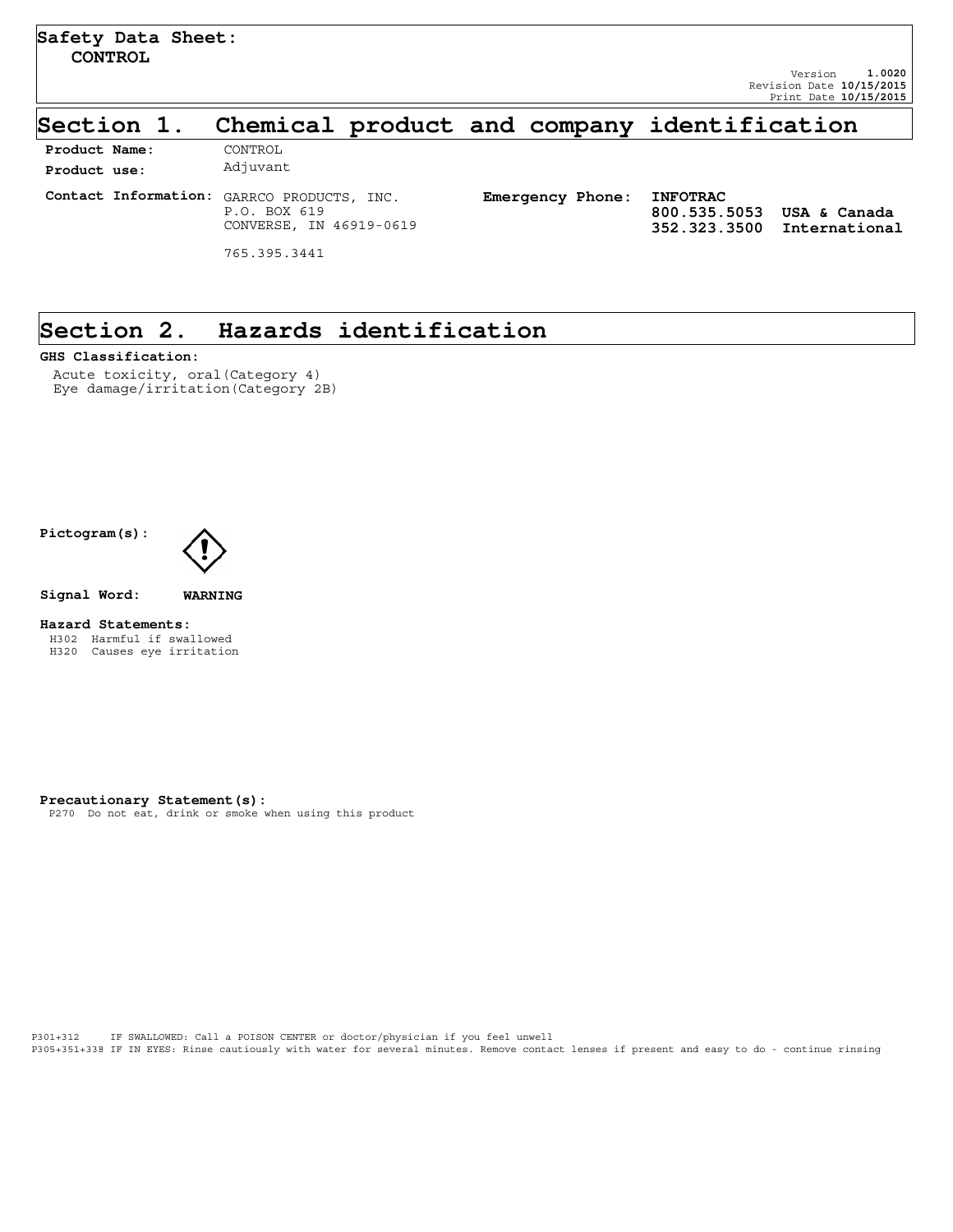### **Section 3. Composition/information on ingredients**

| Name                      |     | CAS number % Less Than |
|---------------------------|-----|------------------------|
| Proprietary polymer blend | N/E | 40.0000                |

The chemical identity of some or all components is confidential business information (trade secret) and is being withheld as permitted by 29CFR19191200 (i). No other ingredients known to be hazardous.

|               | Section 4. First aid measures                                                                                                                                                                                         |
|---------------|-----------------------------------------------------------------------------------------------------------------------------------------------------------------------------------------------------------------------|
| Eye contact:  | Check for and remove contact lenses. Immediately flush eyes with plenty of<br>water for at least 15 minutes, occasionally lifting the upper and lower<br>eyelids. Get medical attention immediately.                  |
| Skin contact: | Wash skin surfaces thoroughly after contact. Wash clothing and clean shoes<br>thoroughly before reuse. Get medical attention if irritation develops.                                                                  |
| Inhalation:   | Move exposed person to fresh air. If breathing is irregular or if<br>respiratory arrest occurs, provide artificial respiration or oxygen by<br>trained personnel. Loosen clothing. Get medical attention immediately. |
| Ingestion:    | Wash out mouth with water. Do not induce vomiting unless directed to do so<br>by medical personnel. Never give anything by mouth to an unconscious<br>person. Get medical attention immediately.                      |
| General:      | Physicians: No specific treatment. Treat symptomatically. Contact poison<br>treatment specialist if large quantities have been inhaled or ingested.                                                                   |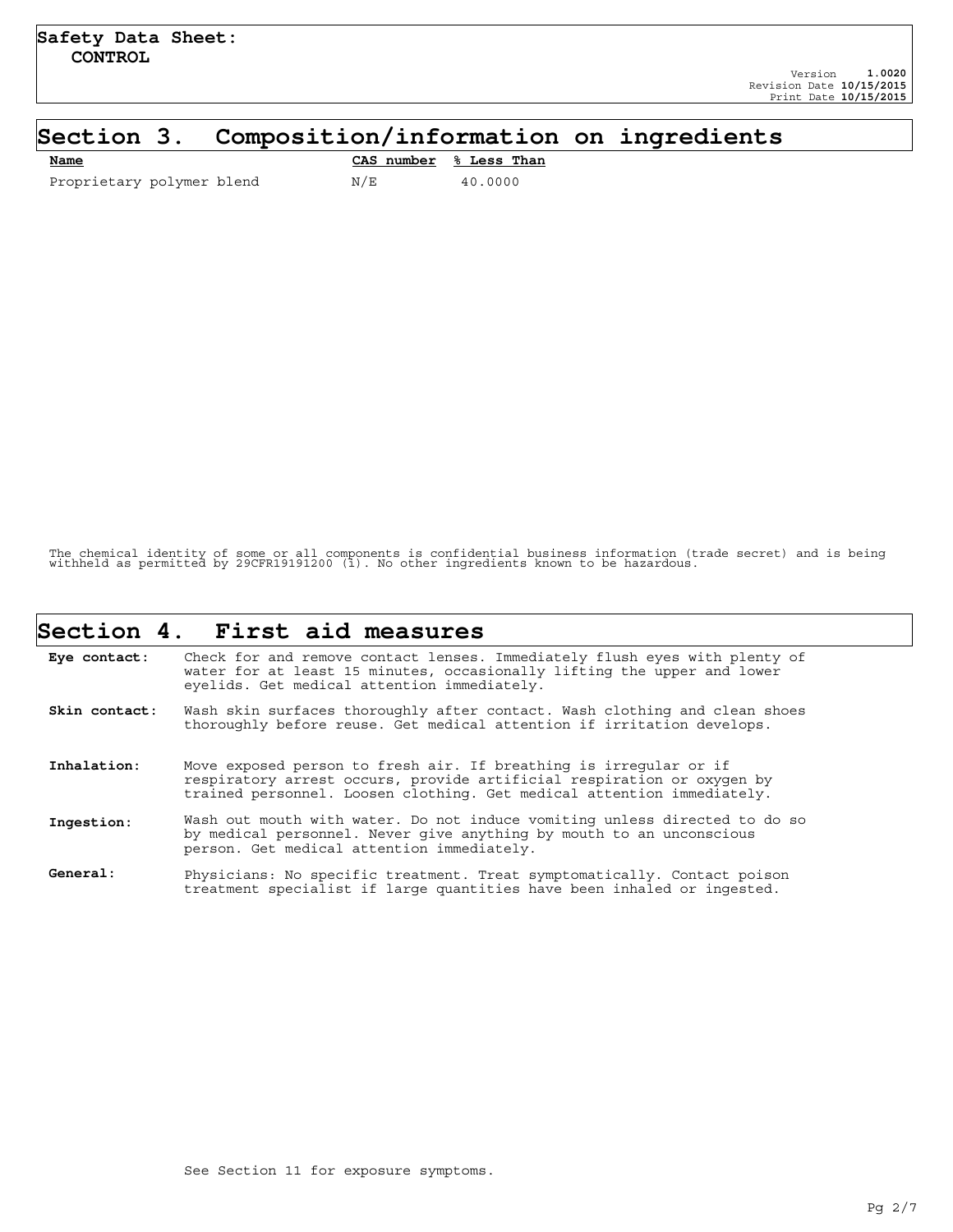### **Section 5. Fire-fighting measures**

| Flammability:           | In a fire or if heated, a pressure increase will occur and the container<br>may burst.                                                                                  |
|-------------------------|-------------------------------------------------------------------------------------------------------------------------------------------------------------------------|
| Extinguishing Media:    | Use an extinguishing agent suitable for the surrounding fire.                                                                                                           |
| Protective Equipment:   | Fire-fighters should wear appropriate protective equipment and self-<br>contained breathing apparatus (SCBA) with full face-piece operated in<br>positve pressure mode. |
| Additional Information: | Thermal decomposition products-carbon monoxide, sulfur oxides, metal oxide/<br>oxides, halogenated compounds.                                                           |

### **Section 6. Accidental release measures**

| Personal Precautions: | No action should be taken involving individual risk or without suitable<br>training. Isolate area. Avoid contact with material. Do not breath vapors.<br>Provide adequate ventilation. Wear proper personal protective equipment.  |
|-----------------------|------------------------------------------------------------------------------------------------------------------------------------------------------------------------------------------------------------------------------------|
| Environmental:        | Avoid dispersal of spilled material and runoff and contact with soil,<br>waterways, drains and sewers. Inform relevant authorities if the product<br>reaches sewers, waterways or soil.                                            |
| Containment/Cleanup:  | Stop leak if without risk. Move containers from spill area. Contain or<br>absorb with inert dry material. Dispose of according to local regulations.<br>See Section 1 for emergency contact information and 13 for waste disposal. |

### **Section 7. Handling and storage**

**Safe Handling:** Wear appropriate personal protective equipment (see Section 8). Eating drinking and smoking should be prohibited. Do not get into eyes or on skin Do not ingest. Keep containers tightly closed. Do not reuse container. Safe Storage: Store in accordance with local regulations. Store in original container away from foods, drink and incompatible materials. Keep container tightly closed. Do not store unlabeled. Use appropriate containment.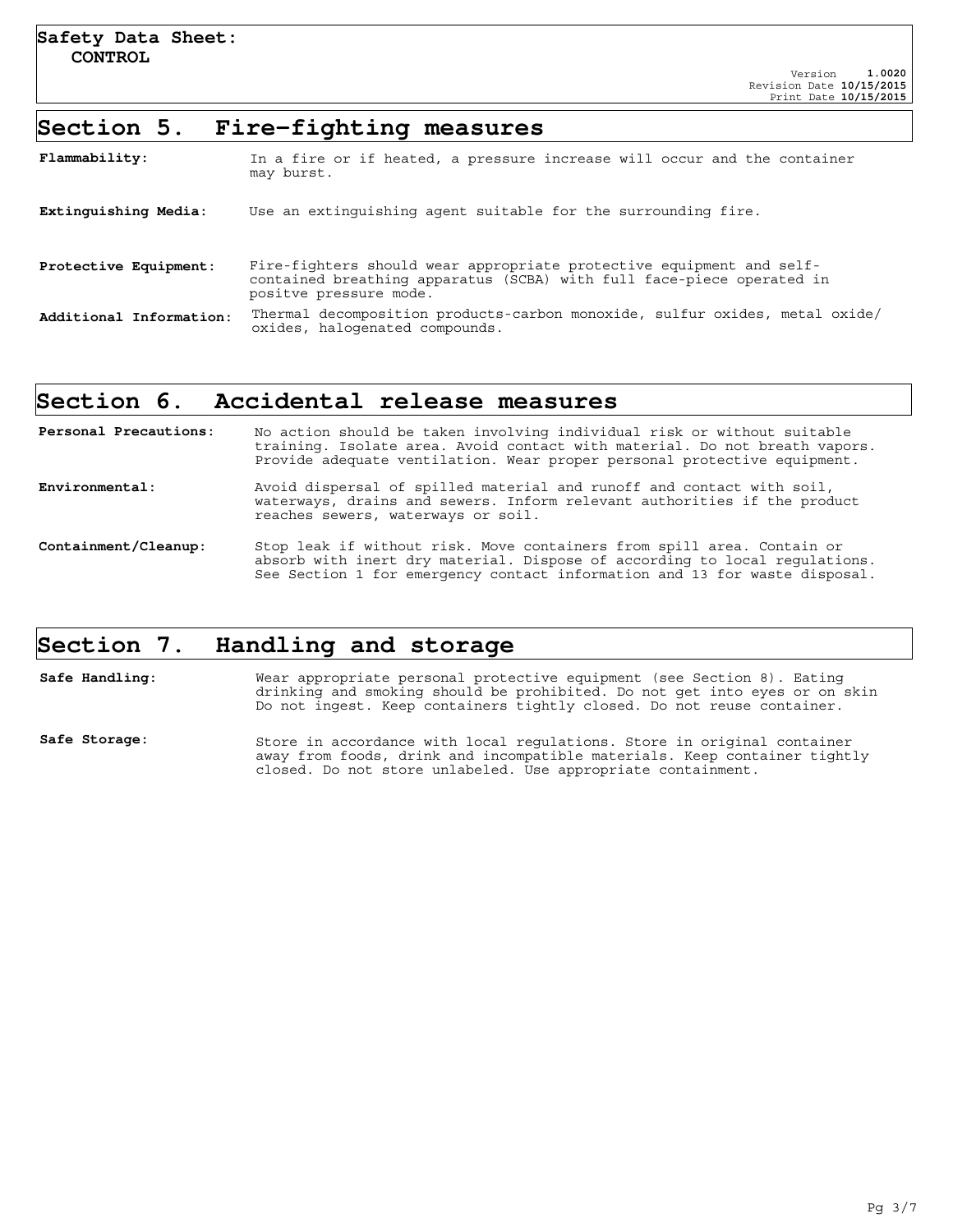### **Section 8. Exposure controls/personal protection**

| Engineering Controls: | Apply technical measures to comply with occupational exposure limits.<br>Mechanical ventilation, eyewash stations, showers where necessary.                                                                                                                                                                                         |
|-----------------------|-------------------------------------------------------------------------------------------------------------------------------------------------------------------------------------------------------------------------------------------------------------------------------------------------------------------------------------|
| Eye Protection:       | Safety eyewear/face shield complying with an approved standard should be<br>used when a risk assessment indicates this is necessary to avoid exposure<br>to liquid splashes, mists or dusts.                                                                                                                                        |
|                       | Respiratory Protection: Use a properly fitted air-purifying or air-fed respirator complying with an<br>approved standard if a risk assessment indicates necessity. Respirator<br>selection must be based on known or anticipated exposure levels, the<br>hazards of the product & the safe working limits of the chosen respirator. |
| Hand Protection:      | Chemical resistant, impervious gloves complying with an approved standard<br>should be worn at all times when handling chemical products if a risk<br>assessment indicates this is necessary.                                                                                                                                       |
| Skin Protection:      | Personal protective equipment for the body should be selected based on the<br>task being performed and the risks involved and should be approved by a<br>specialist before handling this product.                                                                                                                                   |
| <b>COMPONENT</b>      | <b>OSHA/NIOSH</b><br>OSHA/ACGHI<br><b>ACGIH TWA</b><br><b>STEL</b><br><b>STEL</b><br>ppm<br>mq/m3<br>ppm                                                                                                                                                                                                                            |

## **Section 9. Physical and chemical properties**

| Physical State:            | Viscous emulsion     |
|----------------------------|----------------------|
| Color:                     | Grayish-white        |
| Odor:                      | Faint ammonia        |
| Odor Threshold:            | N/E                  |
| $pH$ :                     | $6 - 8$              |
| Melting Point:             | 0'                   |
| Freezing Point:            | 0'                   |
| Boiling Point:             | N/E                  |
| Flash Point:               | $>200'$ FCC          |
| Evaporation Rate:          | N/E                  |
| Flammability:              | $>200'$ FCC          |
| Upper Explosive Limits:    | N/E                  |
| Lower Explosive Limits:    | N/E                  |
| Vapor Pressure:            | N/E                  |
| Vapor Density:             | N/E                  |
| Relative Density:          | N/E                  |
| Solubility:                | Limited by viscosity |
| Partition coefficient:     | N/E                  |
| Auto-Ignition Temperature: | N/E                  |
| Decompostion Temperature:  | N/E                  |
| Specific Gravity:          | 1.0                  |
| % Volatile:                | N/E                  |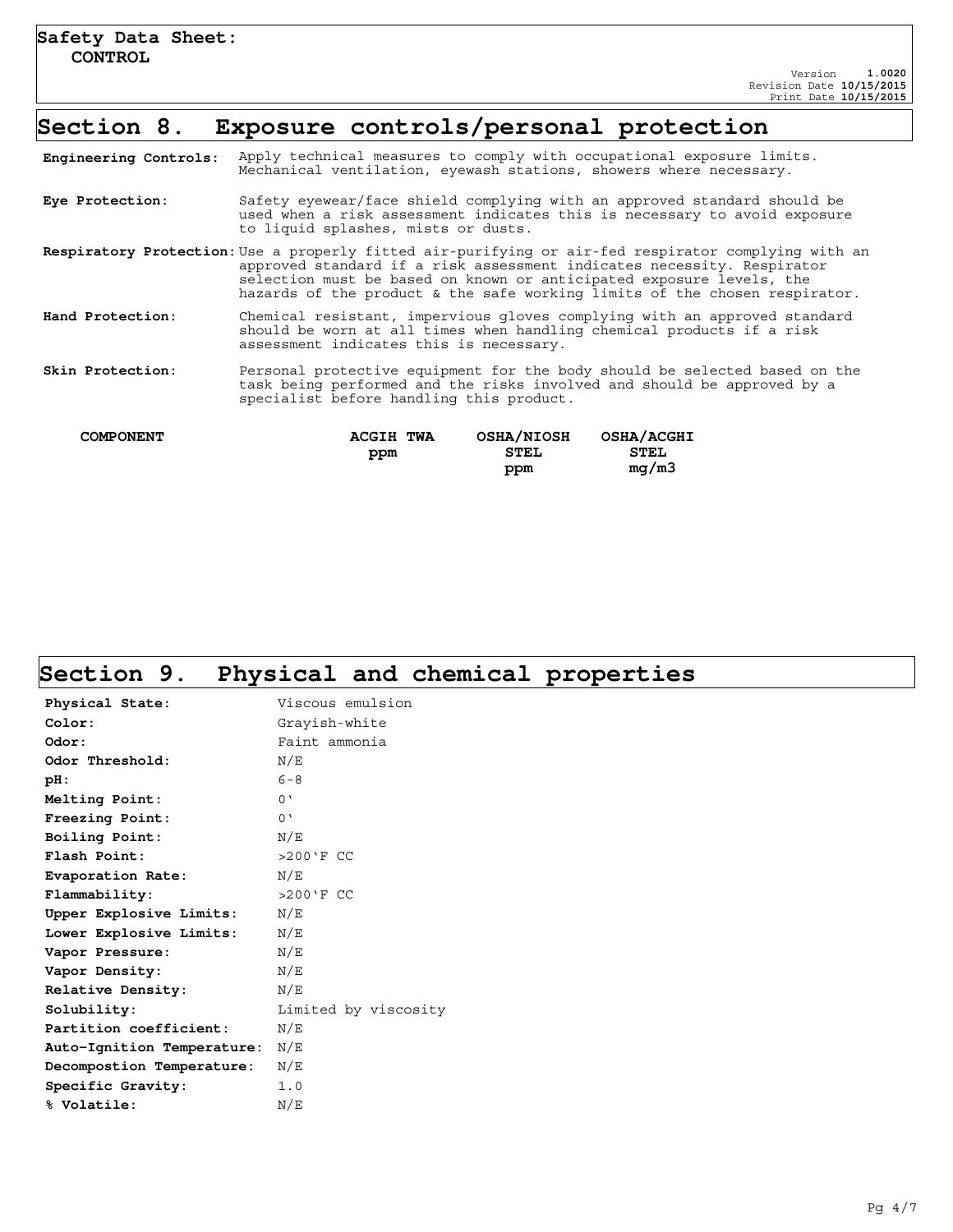## **Section 10. Stability and reactivity**

| Reactivity:                            | Stable under normal conditions                       |
|----------------------------------------|------------------------------------------------------|
| Chemical stability:                    | Stable under normal conditions                       |
| Possibility of<br>hazardous reactions: | None known                                           |
| Conditions to avoid:                   | None Known                                           |
| Incompatible materials:                | Strong acids and oxidizers.                          |
| Hazardous Decomposition<br>Products:   | Material does not decompose at ambient temperatures. |

# **Section 11. Toxicological information** Routes of entry: **\_\_\_\_\_** Inhalation  $\frac{X}{X}$  Absorption  $\frac{X}{X}$  Ingestion **Acute Exposure Hazards: Eye contact:** Irritation **Dermal:** None expected **Oral:** Nausea, diarrhea **Inhalation:** Minimally toxic based on test data for structurally similar materials.

| COMPONENT                 | <b>Result</b> | Species | Dose        | Exposure |
|---------------------------|---------------|---------|-------------|----------|
| Proprietary polymer blend | LC50          |         | $>100$ mg/L |          |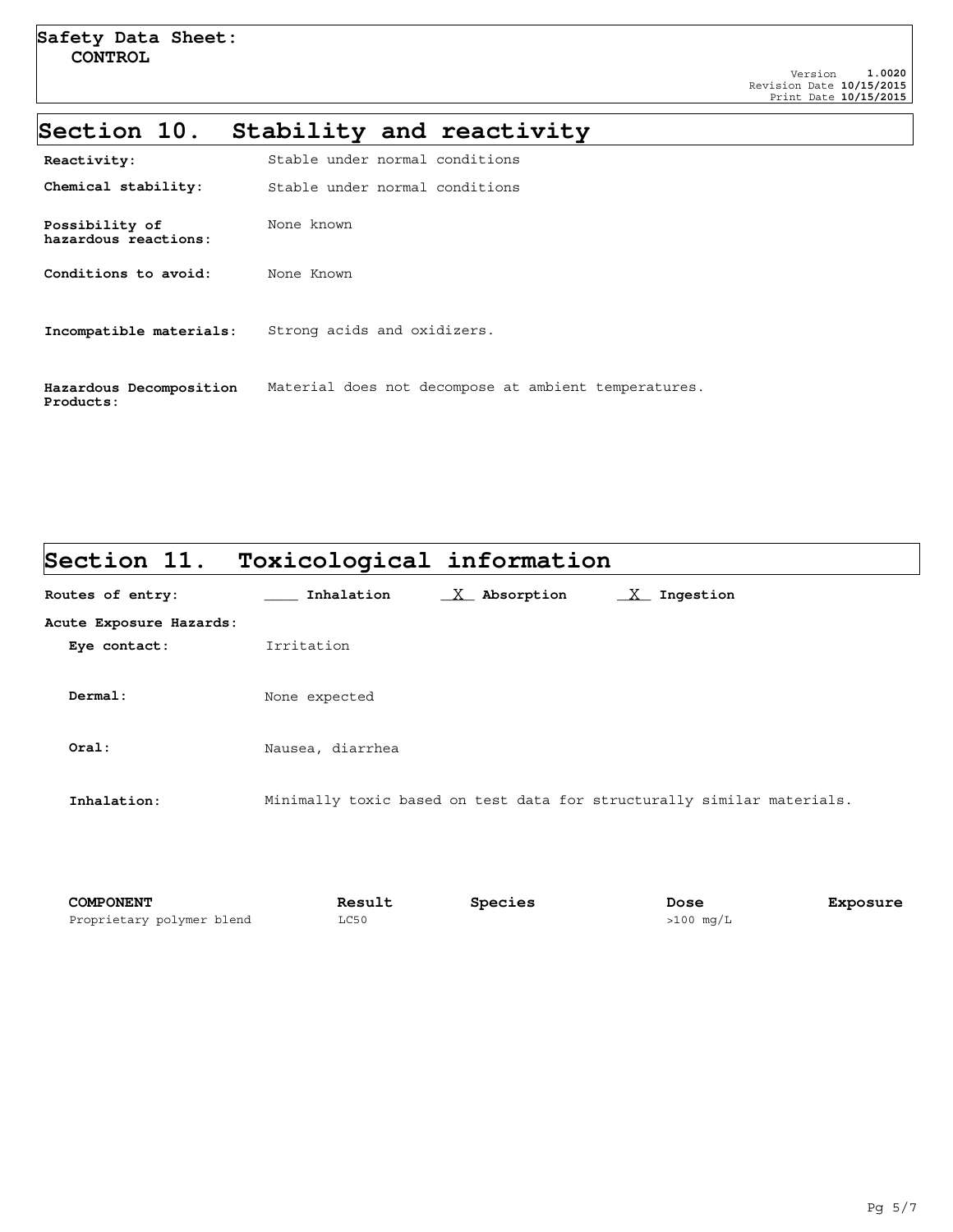### **Section 12. Ecological information**

| Component                    | Result             | Species | Dose | Exposure |
|------------------------------|--------------------|---------|------|----------|
| Other adverse effects:       | No data available. |         |      |          |
| Mobility in soil:            | No data available. |         |      |          |
| Bioaccumulative potential:   | No data available. |         |      |          |
| Persistance & degradability: | No data available. |         |      |          |
| Ecotoxicity:                 | No data available. |         |      |          |
|                              |                    |         |      |          |

### **Section 13. Disposal considerations**

Material that cannot be saved for recovery or recycling should be managed in an appropriate and approved waste<br>facility. Processing, use or contamination of this product may change the waste management options. Waste<br>gener state and local requirements.

### **Section 14. Transport information**

| DOT (US)         |     |
|------------------|-----|
| UN Number:       | N/A |
| Shipping Name:   |     |
| Technical Name:  |     |
| Hazard Class:    |     |
| Packaging Group: | N/A |

### **Section 15. Regulatory information**

SARA 313 Components CAS No. % Less Than

**California Prop. 65 Components CAS No.** % Less Than